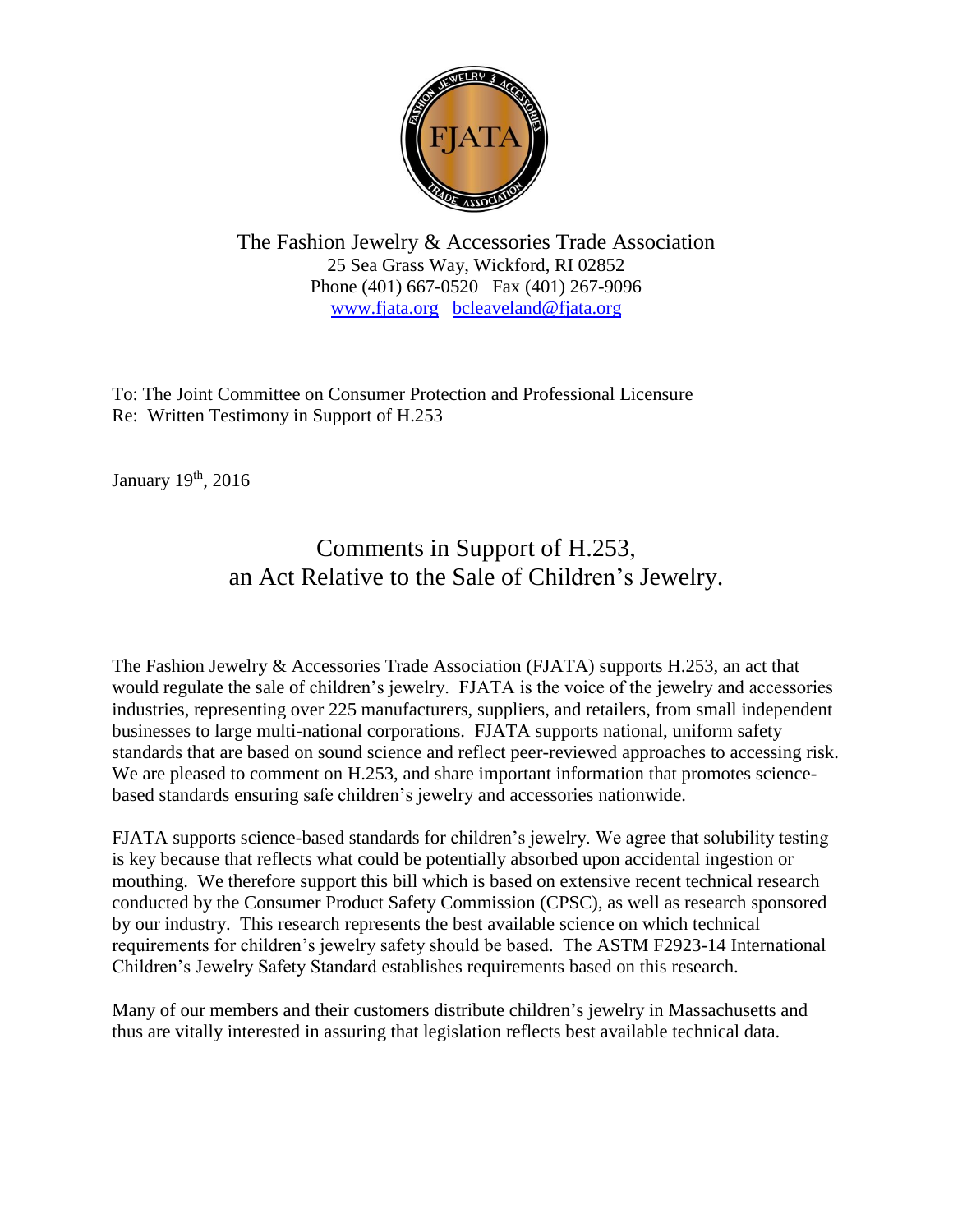## **Our Commitment to Product Safety: The ASTM Children's Jewelry Safety Standard**

FJATA chairs the ASTM International F15.24 Subcommittee on Children's Jewelry Safety. We are proud that a broad group of stakeholders' came together and developed a standard that addresses all known hazards and risks found in the use and abuse of children's jewelry and accessories. Throughout the development process the committee worked closely with consumer groups, industry members, retailers, CPSC staff, testing laboratories and other stakeholders. Balloting and a thorough peer review was completed and the standard is now known as ASTM F2923-14. This Children's Jewelry Safety Standard includes provisions that establish the following requirements for children's jewelry:

- Limits on lead in paint/surface coatings and substrate, consistent with current federal law and requirements of the Consumer Product Safety Improvement Act passed by Congress in 2008.
- Migration limits for heavy metals (except lead) in paint and surface coatings, identical to those in the ASTM F-963 toy safety standard, as mandated by Congress.
- A total content screening limit for cadmium in all metal (including precious metal) and plastic components of jewelry, coupled with migration standards for plastic or metal components that exceed the screening limit. The migration tests vary depending on whether potential exposures relate to possible ingestion (in which case acid extraction tests are required), or to mouthing (in which case a simulated saliva test is required).
- Exemptions from the cadmium limits for all other materials (crystal, glass, gemstones, natural materials, etc.) given the absence of data suggesting an exposure risk.
- Limits on nickel migration, consistent with international jewelry standards.
- Requirements for magnets and batteries in jewelry.
- Guidelines on identifying children's jewelry.

The technical basis for the proposed cadmium limits in the ASTM Children's Jewelry Safety Standard includes research conducted by the CPSC and described in its report.<sup>1</sup> Notably, this research failed to identify a relationship between total cadmium content and migratable cadmium. In fact, the CPSC concluded that "soluble cadmium migration is not generally proportional to cadmium content" and that "product composition factors such as element content and coatings have a larger effect on cadmium migration than does total cadmium content."

The CPSC requested that the ASTM Children's Jewelry Committee carefully consider this technical research. In doing so, the committee was able to derive an extremely conservative screening level of 300 ppm based on assumptions derived from worst-case migration rates from metal jewelry subjected to a 24-hour acid extraction test simulating accidental ingestion. The CPSC has acknowledged that there is no reason to believe that metal or plastic components that contain less than 300 ppm cadmium are likely to present an exposure risk. Under the standard, migration testing is required for plastic or metal components that exceed the screening limit using test methods appropriate for the material and type of exposure involved.

The approach reflected in the Children's Jewelry Safety Standard for cadmium – a total content screening limit for accessible metal or plastic components, coupled with migration testing –

 $\overline{a}$ <sup>1</sup> See CPSC Staff Report, Cadmium in Metal Jewelry, October, 2010, available at http://www.cpsc.gov/library/foia/foia11/os/cadmiumjewelry.pdf.